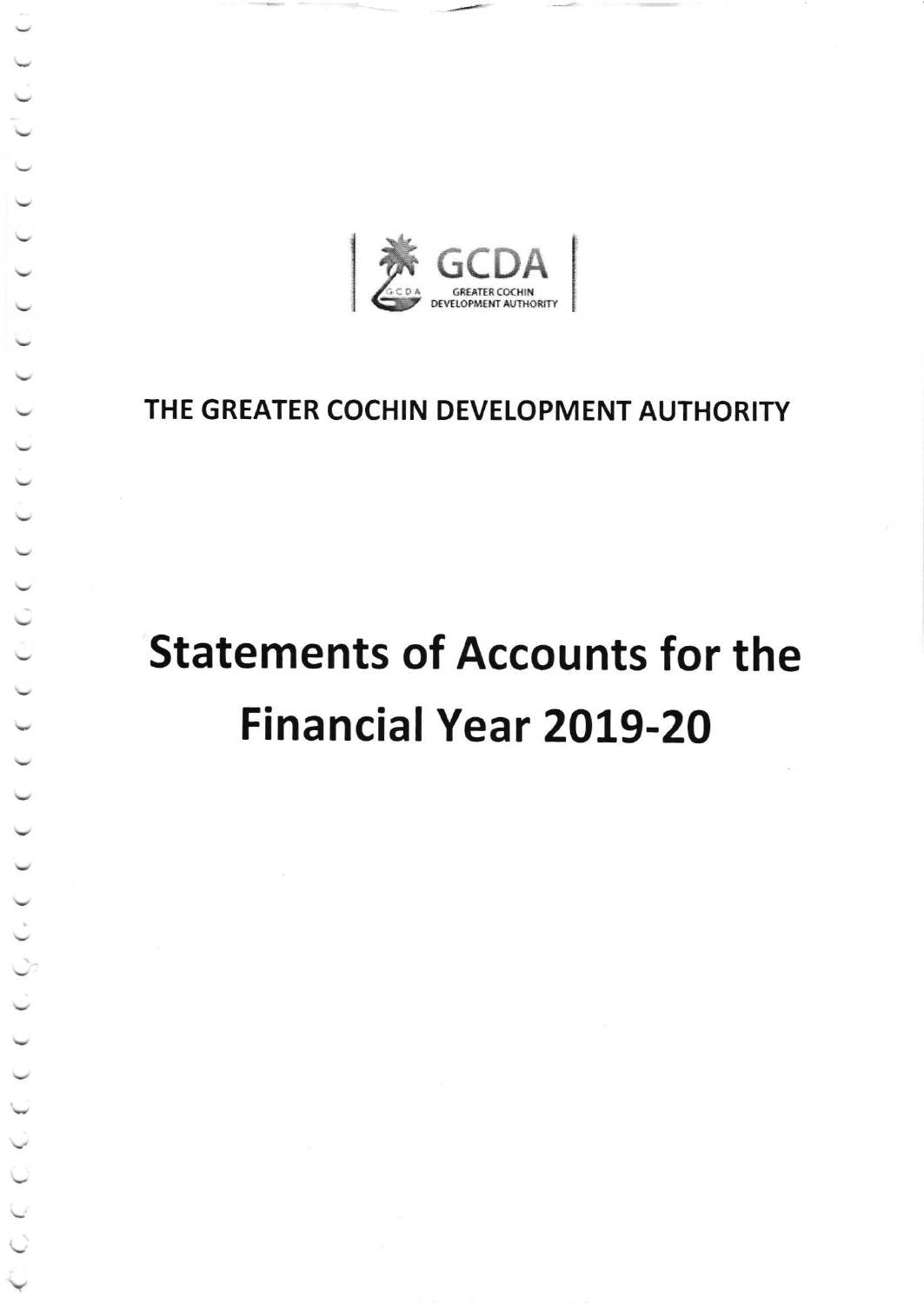A A MENON AND ASSOCIATES<br>Chartered Accountants



Chartered Accountants lst Floor, Ambady Panthiyil Towers, Warriam Road, Ernakulam, Ernakulam-682016 Kerala Phone : 9847536588, E-Mail : aamclients@gmail.com

## Form No 3CB

### $[See rule 6G(1)(b)]$

### Audit report under section 44AB of the lncome-Tax Act, 1961 in the case of a person referred to in clause (b) of sub-rule (1) of rule 6G

- 1. We have examined the balance sheet as on 31/03/2020, and the Profit and loss account for the period beginning from 01/04/2019 to ending on 31/03/2020, attached herewith of THE GREATER COCHIN DEVELOPMENT AUTHORITY, ., GCDA BUILDINGS, SAHODARAN AYYAPPAN ROAD, KADAVANTHARA, ERNAKULAM, KERALA-682020. PAN - AAAJT1797M.
- 2. We certify that the balance sheet and the Profit and loss account are in agreement with the books of account maintained at the head office at ., GCDA BUILDINGS, SAHODARAN AYYAPPAN ROAD, KADAVANTHARA, ERNAKULAM, KERALA-682020 and 0 branches.
- 3 (a) We report the following observations/comments/discrepancies/inconsistencies, if any:

Financial statements are the responsibility of the assessee. Our responsibility is to express an opinion on these financial statements based on our audit.

We conducted our audit in accordance with auditing standards generally accepted in india. Those standards require that we plan and perform the audit to obtain reasonable assurance about whether the financial statements are free of material mis-statements. An audit includes examining, on a test basis, evidences supporting the amounts and disclosures in the financial statemenis. An audit also includes assessing the accounting principles used and significant estimates made by the assessee, as well as evaluating the overall financial statements presentation. We believe that our audit provides a resonable basis for our opinion.

Further to the continuous spreading of COVID - 19 across lndia, the lndian Government announced a strict 21 day lockdown on March 24, 2020, which was further extended till June 30,2OZO across the lndia to contain the spread of the virus and some of the restrictions are still persisting. This has resulted in restriction on physical visit to the client locations and the need for carrying out alternative audit procedures as per the Standards on Auditing prescribed by the lnstitute of Chartered Accountants of lndia (lCAl).

As a result of the above, the audit has been carried out based on the advisory on "specific Considerations while conducting Distance Audit/ Remote Audit/ Online Audit under current Covid-19 situation" issued by the Auditing and Assurance Standards Board of lCAl wherever necessary.

We bring to the attention of the users that the audit of the financial statements has been performed in the aforesaid conditions.

- (b) Subject to above
	- (A) We have obtained all the information and explanations which, to the best of our knowledge and belief, were necessary for the purposes of the audit.
	- (B) ln our opinion, proper books of account have been kept by the head office and branches of the assessee so far as appears from our examination of the books.
	- (C) ln our opinion and to the best of our information and according to the explanations given to us, the said accounts, read with notes thereon, if any give a true and fair view : -
		- (i) in the case of the balance sheet, of the state of the affairs of the assessee as at 31st March, 2020 and
		- (ii) in the case of the Profit and loss account of the Profit of the assessee for the year ended on that date.